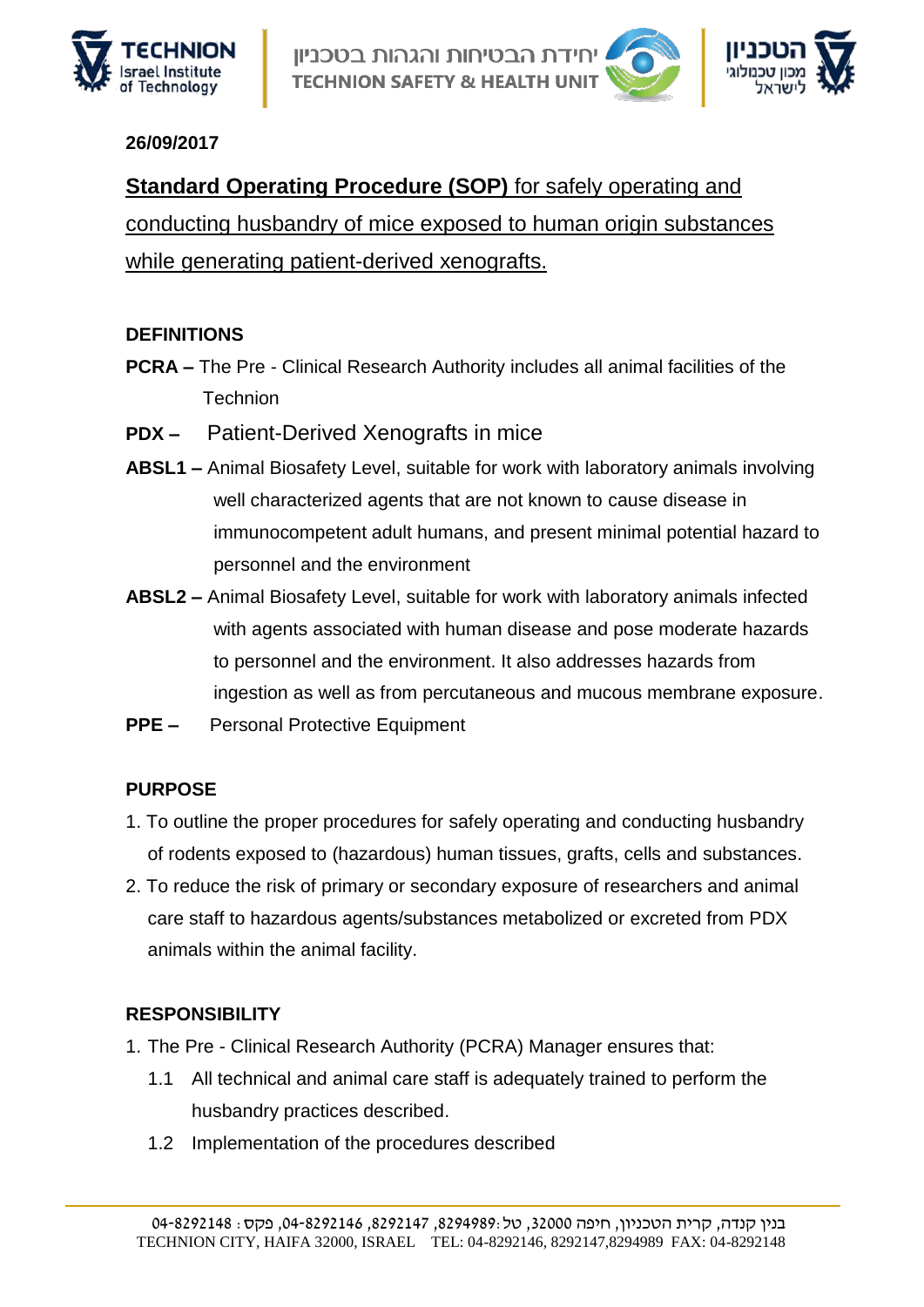



- 1.3 Animal housing rooms dedicated for PDX mice are clearly labeled with the hazardous agent present and specific safety practices implemented.
- 1.4 Appropriate personal protective equipment (PPE) is available.
- 1.5 Safety practices have been communicated to the relevant personnel.
- 2. It is the responsibility of the animal care staff to:
	- 2.1 Read, understand, and follow the procedures described.
	- 2.2 Review study protocol, room signage, and relevant SDSs prior to implementing the procedures described.

# **Safety Procedures:**

- 1. All patient tissues and mice carrying patient tumors pose a possible health threat as the human tissue could still retain human pathogenic agents.
- 2. All researchers and animal care staff in PDX rooms have to be immunized against hepatitis B.
- 3. Animals administered uncharacterized primary human tumor resections, tissue explants, blood, or other primary human or patient-derived xenografts (PDX) has to be housed in *ABSL- 2 containment* **(for details please refer to sections 10)**
- 4. Proper Identification cards and signs should be posted on the cages.
- 5. Xenografts that were primary human-derived will be characterized by polymerase chain reaction (PCR), enzyme linked immunosorbent assay (ELISA), or other appropriate methodology, by a certified laboratory (e.g. IDEXX Bioresearch, RAMBAM hospital diagnostic laboratories, Blood bank etc.), prior to implantation or during passage of xenografts from F1 to F2 recipient mice.
- 6. The PCRA manager will authorize one of the PCRA veterinarian to handle the samples namely, packing, shipping, record kipping and follow up.
- 7. If such grafts are shown to be free of human agents of concern, the characterized recipient mice are eligible for housing at ABSL-1 (at the determination of the veterinarian)
- 8. Human agents of concern that primary human-derived specimens must be tested for and found to be absent of in order to eligibilize recipient mice for housing at *ABSL-1* include (at least):
	- 8.1 Mycoplasma spp.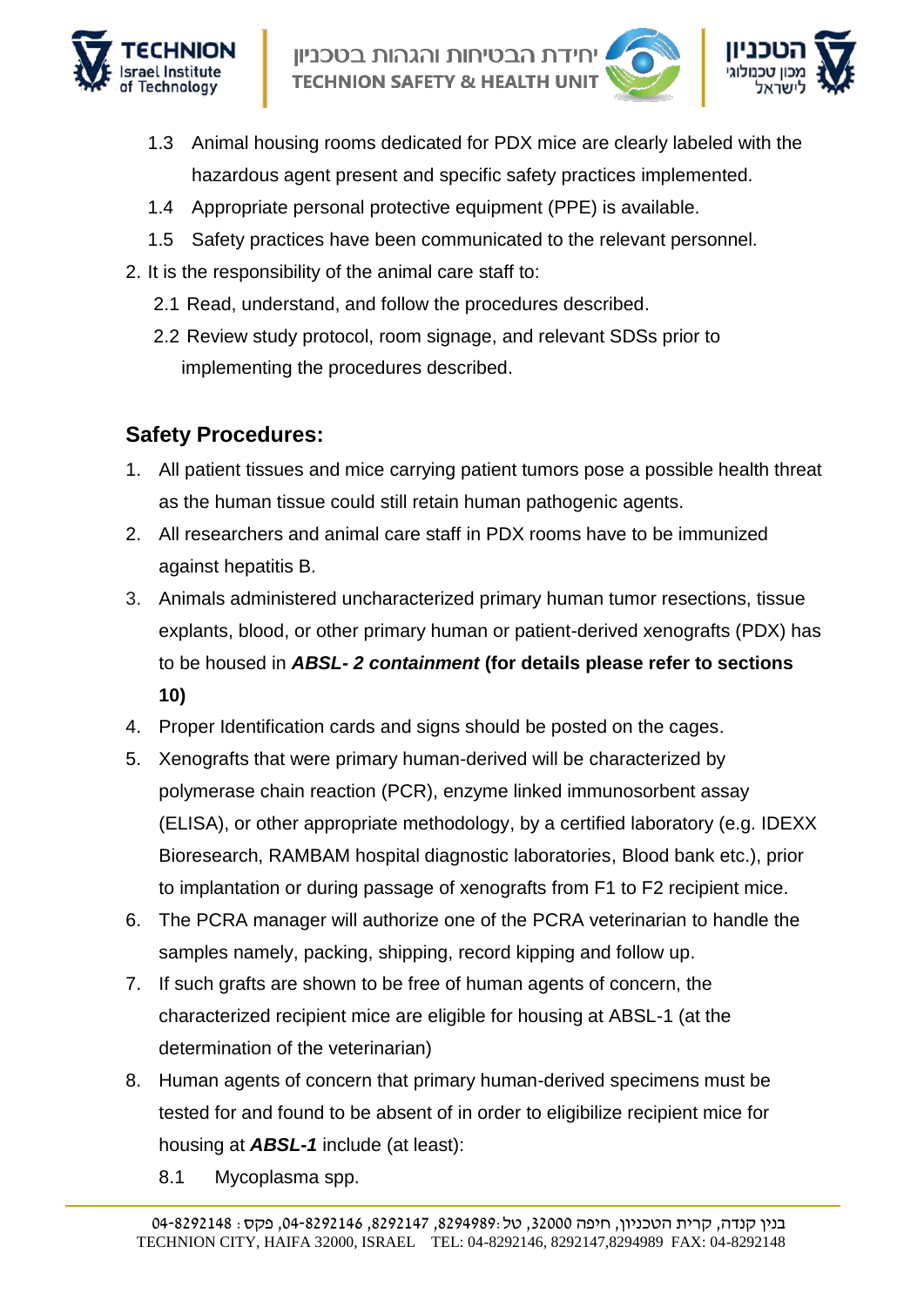

ידת הבטיחות והגהות בטכניוו **TECHNION SAFETY & HEALTH UNIT** 



- 8.2 Human immunodeficiency virus 1 (HIV1), and 2 (HIV2),
- 8.3 Hepatitis virus B
- 8.4 Hepatitis virus C
- 8.5 Hepatitis virus A
- 8.6 Human T-lymphotropic virus 1 (HTLV1) and 2 (HTLV2).
- 8.7 In some circumstances additional agents will be tested as specified by the Biosafety officer for example, Herpes simplex 1, Herpes simplex 2, Human cytomegalovirus, Human herpes virus 6, Human herpes virus 8, Human adenovirus, Human papillomavirus 16 & 18 (HPV), Lymphocytic choriomeningitis virus, Varicella virus, Epstein-Barr virus, Treponema pallidum and Hantaviruses (Hantaan, Seoul, Sin Nombre viruses).
- *9.* Test results or written assurances provided by other diagnostic laboratories or sources of primary human specimens (e.g., blood bank) may be considered by PCRA veterinarians in conjunction with the biosafety officer to determine whether an acceptable assurance of the absence of hazard is provided to make recipient animals of the specimen eligible for housing at *ABSL-1.*
- 10. Here are some outlines (some highlights relating to the subject) for *ABSL-2 procedures*
	- 10.1 PPE minimum requirements include
		- 10.1.1 Eye protection
		- 10.1.2 Respirators
		- 10.1.3 Disposable gown
		- 10.1.4 Gloves,
		- 10.1.5 Shoe covers.
		- 10.1.6 Additional PPE if required by signage must also be donned
	- 10.2 As some procedures (surgeries, tissue derivations, cage and bedding changing) have the potential to produce hazardous fumes, dust, or aerosols, these must be performed in either a HEPA-filtered ventilated cage changing station, or a **Class II Type A2 Biosafety Cabinet** or chemical fume hood, as appropriate for the procedure, while wearing PPE listed above or required by the protocol.
	- 10.3 All procedures are carefully performed to minimize the creation of aerosols